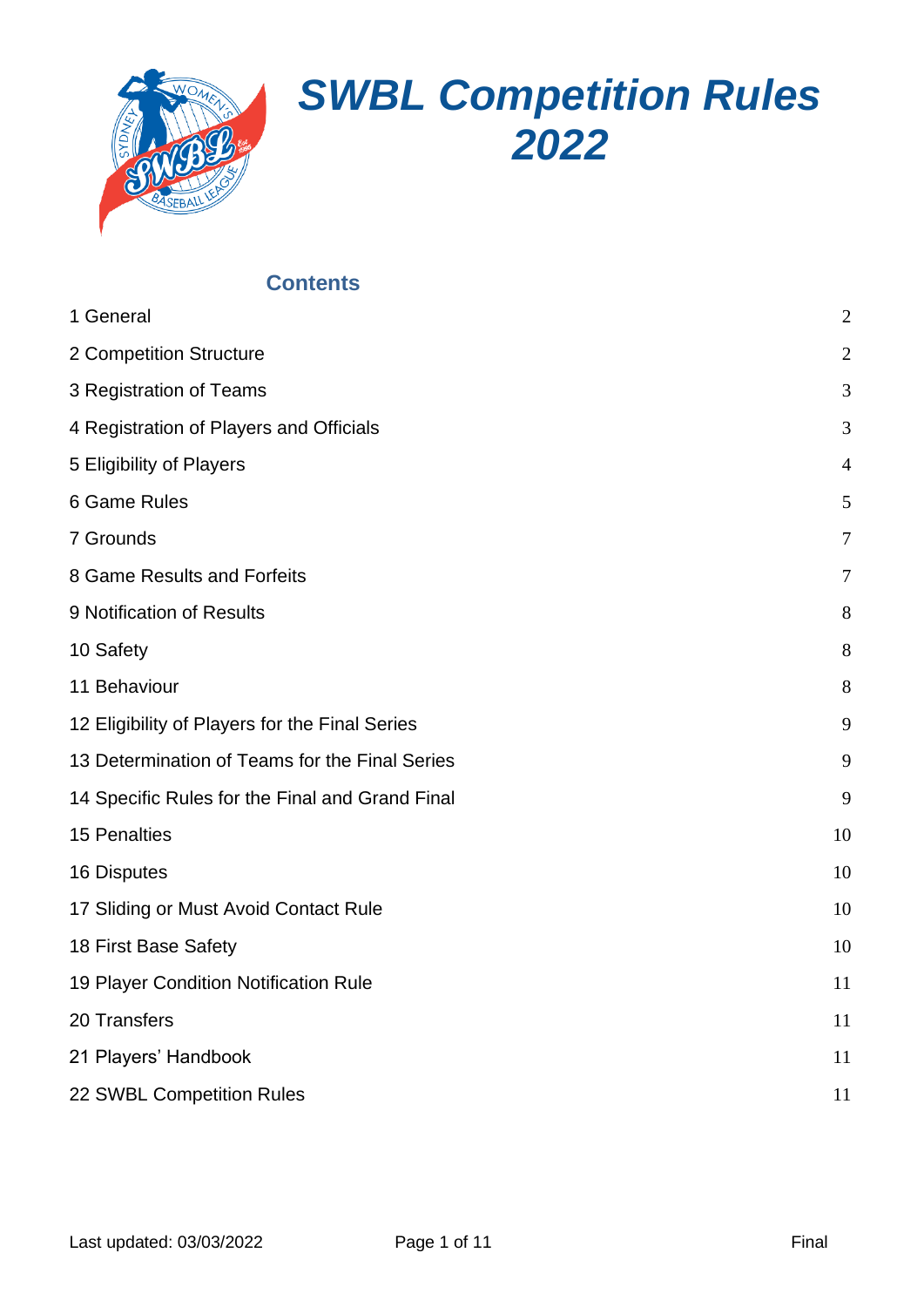# **SWBL Competition Rules**

# <span id="page-1-0"></span>**1 General**

1.1 All games will be played under the current 'Official Rules of Baseball' as adopted by the Australian Baseball Federation and agreed to by the NSWBL and the Sydney Women's Baseball League (SWBL). If there is a conflict, these competition rules stated here as follows shall prevail.

**Note**: The rules of SWBL were developed originally from the then Sydney Metropolitan League of the NSWBL and have been adopted for the specific needs of SWBL.

1.2 The Committee reserves the right to vary any of the competition rules at any time, if special circumstances warrant such action. Any substantial variation to the rules will be notified to team representatives.

#### <span id="page-1-1"></span>**2 Competition Structure**

- 2.1 The method of conducting competitions for teams shall be as approved by the Sydney Women's Baseball League ('the League') each year.
- 2.2 The League may conduct competitions in graded divisions.
- 2.3 The competition table shall be updated after each round and published as determined by the Committee at the start of each season.
- 2.4 The competition table shall be decided by ranking teams in descending order, by cumulative points (game points earned throughout the season thus far, minus the cumulative penalties received). Teams equal on points shall be ranked equally. Game points are the points earned on game days for win, loss, draw and abandoned games. Game points shall be awarded as follows.
- 2.4.1 Winning team: 3 points
- 2.4.2 Losing team: 1 point
- 2.4.3 Draw: each team awarded 2 points
- 2.4.4 Forfeiting team: 0 points
- 2.4.5 Bye: 0 points
- 2.4.6 Abandoned game: each team awarded 2 points
- 2.5 If teams are scheduled to play an uneven number of games during the season, each team's cumulative points shall be divided by the number of games that the team has played. This ratio, the points per game ratio will be calculated to 3 decimal places. Teams will be ranked based on this ratio. Teams equal on points per game shall be ranked equally.
- 2.6 For the purposes of compiling the calculation of runs For & Against
- 2.6.1 A team receiving a forfeit shall be regarded as having scored a 9 to 0 win, and the losers a 0 to 9 loss.
- 2.6.2 Teams who have participated in an abandoned game shall be regarded as having scored a 0 – 0 draw regardless of whether they had scored any runs prior to the game being abandoned.
- 2.7 At the conclusion of the final round, if teams are ranked equally, tiebreaker rules will be applied in this order: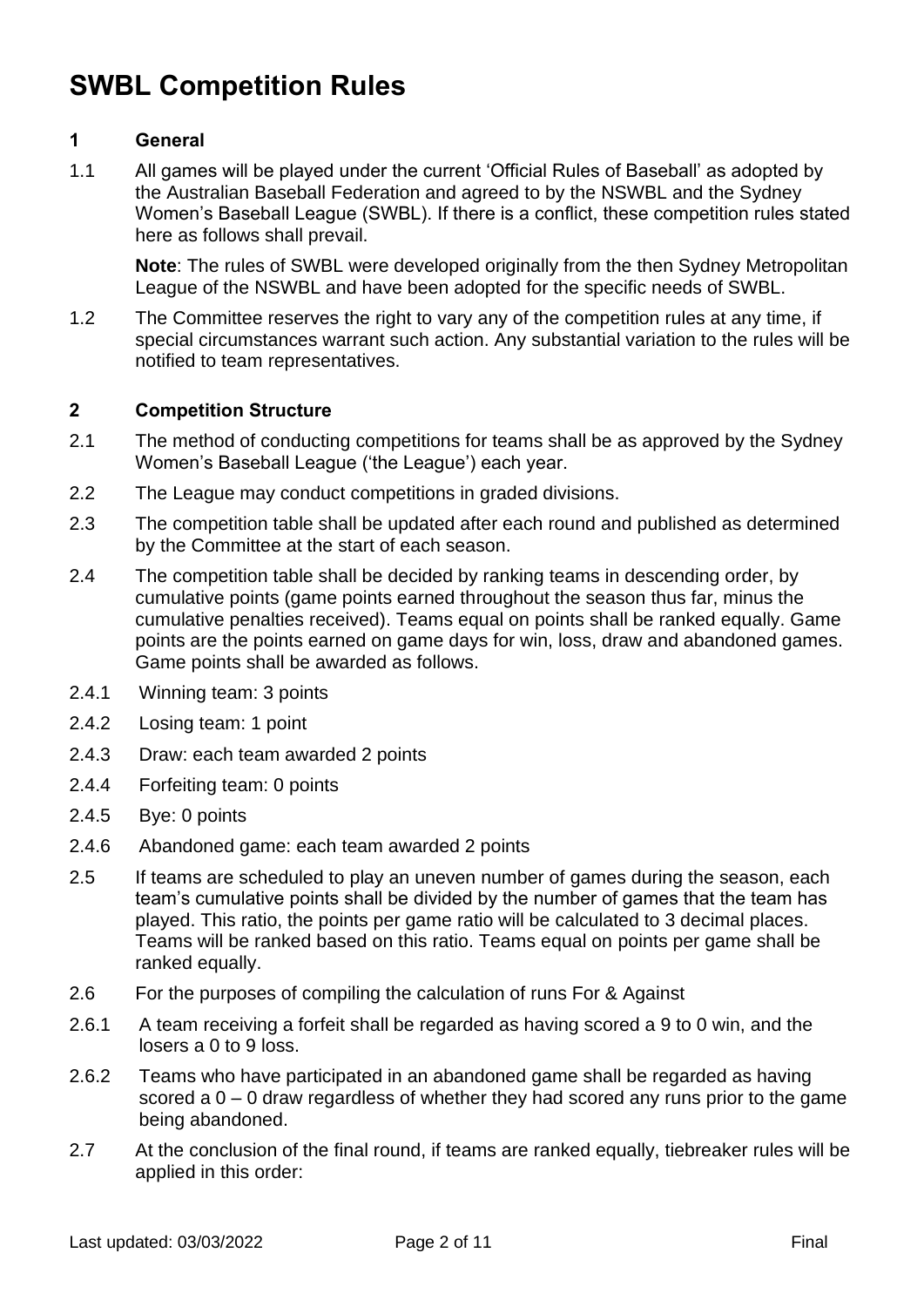- 2.7.1 Head-to head win/loss record (i.e. only considering those games between the teams ranked equally), and if still equal
- 2.7.2 Head to head win/loss record of those teams still ranked equally (i.e. only considering those games between the teams ranked equally after applying 2.7.1), and if still equal
- 2.7.3 Head to head For and Against % (i.e. only considering those games between the teams ranked equally), and if still equal
- 2.7.4 Season For & Against % (i.e. considering all games against all teams), and if still equal
- 2.7.5 By whichever team has the highest percentage of wins for the season, and if still equal
- 2.7.6 By whichever team has the most runs scored for all games in the season per game, and if still equal

2.7.7 By toss of a coin.

**Note**: For & Against % = Runs For / (Runs For + Runs Against)\*100

Where:

Runs For = runs scored by the team in relevant games

Runs Against = runs scored against the team in relevant games

This formula shall be calculated to 3 decimal places.

# <span id="page-2-0"></span>**3 Registration of Teams**

- 3.1 Teams must submit a team list with full details of all players and officials (coaches, scorers and managers) by the date specified by the Committee.
- 3.2 The Committee reserves the right to refuse the entry of any team and/or the registration of any person.
- 3.3 All monies owing by a team or individual arising from accounts issued by the League, must be paid by the date scheduled by the League. Any team or individual in breach of this rule will not be permitted to continue in the competition, unless the League has granted special approval.

# <span id="page-2-1"></span>**4 Registration of Players and Officials**

- 4.1 This League recognises those players registered by the League as per the following rules (i.e. Rule 4) and the Constitution.
- 4.2 Each player is required to register their name and contact details on the form prescribed by the League. All registrations must be in the hands of the League by the date determined by the Committee each year. A registration fee must be paid by each player, is to be set yearly by the Committee, and shall accompany the form.
- 4.3 Any player with monies owing to the League must clear their debt to be eligible to register.
- 4.4 The late registration of a player may be accepted after the determined registration date at the discretion of the Committee.
- 4.5 Only persons whose registrations have been completed, submitted by the determined date and approved by the League may participate in competition games.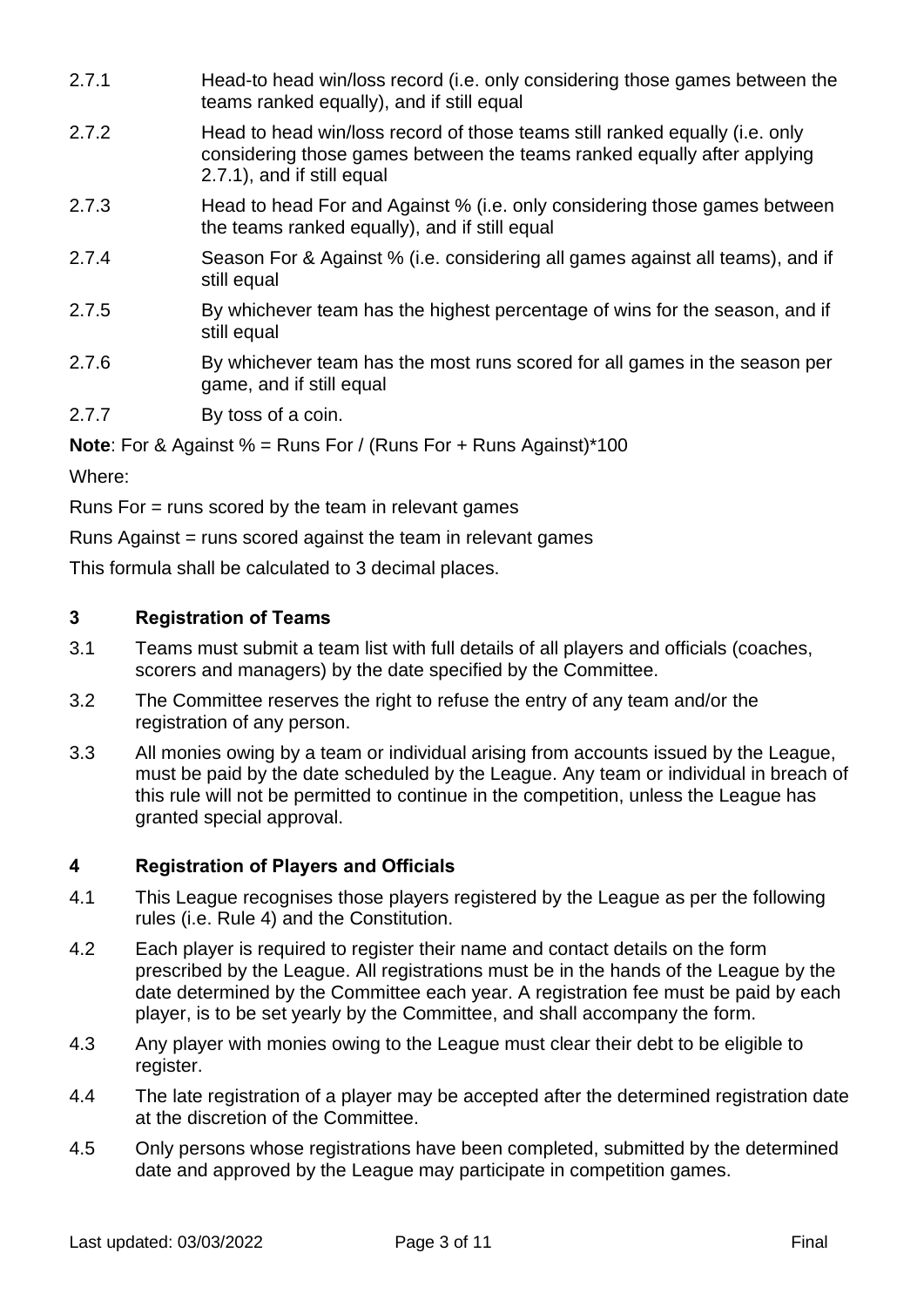4.6 Should a player, coach or manager change their contact details, their team must notify the League within 14 days.

# <span id="page-3-0"></span>**5 Eligibility of Players**

**Note**: A team playing an ineligible player will result in forfeit of that game.

- 5.1 No player shall be eligible to take part in any match unless the player is registered in accordance with Rules 3 and 4 and has satisfied the League Treasurer of their financial status.
- 5.2 No new players shall be eligible to take part in any match after the determined registration date unless the Committee approves the player, and they are registered in accordance with Rules 3 and 4 and have paid the specified administration fee. The balance of the fee owed for a continuing player is to be paid within 14 days of registration.
- 5.3 All players participating in the game must have their full names listed on the team's line-up at the start of the game. If a player listed on the batting line-up is not present at their time of bat, an automatic out will be applied. See Rule 5.5 for less than 9 players.
- 5.4 A player entering the game after play has started must be added to the bottom of the batting order. If a pick-up player is being used, any player entering the game must substitute for the pick-up player.
- 5.5 No team may take the field unless it has a minimum of 5 players registered with that team.
- 5.7 Any team with at least 5 registered players listed on the team list for a given game may use up to 4 pick-up players (to a maximum of 9 players). Pick-up players must be registered with the League and can be loaned from other teams, including the opposing team in the game. So long as a team has five players, they may use pick up players to get to 9 players.
- 5.9 If a team has less than 9 players as a result of player injury during the game, there will be no automatic out.
- 5.10 No pick-up players shall play if there are registered players from that team available at the grounds who are fit to play and who have not yet participated in the game.
- 5.11 Pick-up players must bat at the bottom of the batting line-up.
- 5.12 For the purpose of this competition, fielders substituted may re-enter the game in any fielding position. Players not on the batting line-up must also be substituted in the batting line-up in place of the fielder they are substituting.
- 5.13 A team may elect, if extra players are available, to name up to a maximum of 14 players in the team batting line-up. Players must continue to bat in named order. They may be substituted by fresh players but any voluntary removal from the batting line-up shall be declared an automatic out. The named players may be substituted in the field by other named players on unlimited occasions. Replacement of players due to injury is allowed at any time (see Rule 5.9).
- 5.14 For the purpose of this competition, there will be no pitcher substitution rule applied.
- 5.15 **Injury and Blood Rule**: Players who are injured in the course of a game and who require treatment may leave the game without penalty. If on base a substitute runner may be used until replaced by the original player. If the injured player is unable to bat, the batting order shall continue without penalty with the next batter in the line-up. (The player shall in this case not bat again until their turn in the order again arrives and if not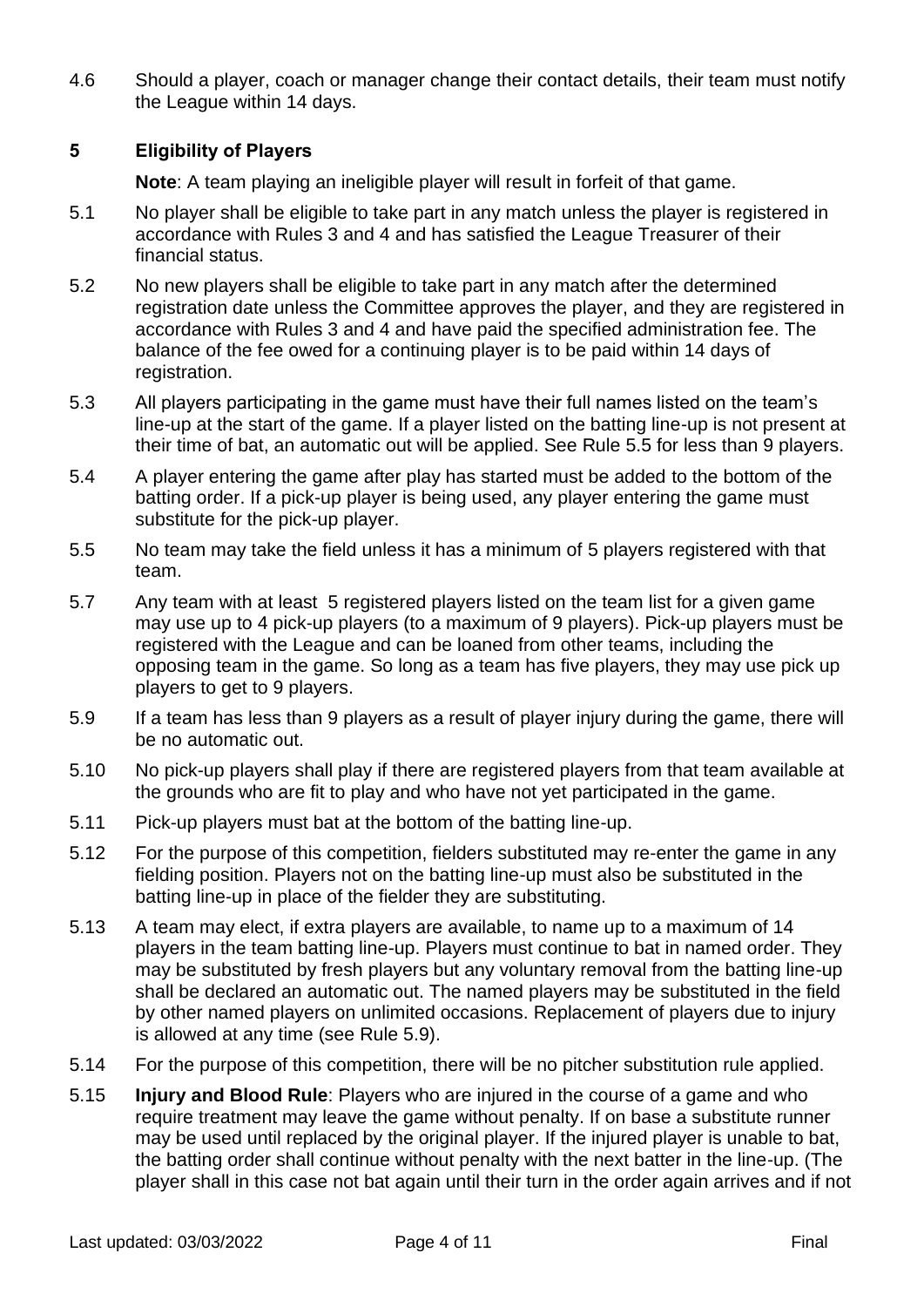fit to take this turn at bat shall be replaced, if this has not already occurred). If in the field, the player may be substituted until they are fit to return.

#### <span id="page-4-0"></span>**6 Game Rules**

- 6.1 The starting and scheduled completion times for games shall be those stated in the Players' Handbook and Draw issued by the League.
- 6.2 Games shall be for 90 minutes duration or 7 innings, whichever occurs first. Games shall be timed from the actual start time of the game, but shall go for no longer than the maximum finish time. The maximum finish time is defined as 105 minutes from the scheduled start time. No time shall be added due to a delay in the game including, but not limited to, an injury or a disputed umpiring decision.
- 6.3 For all games, the top half of the innings shall not begin after 80 minutes from the actual start time. The top half of the innings is defined as commencing at the moment the previous innings is closed.
- 6.4 In the case of a game reaching the full 90 minutes without 7 innings then:
- 6.4.1 If the team batting first (i.e. the away team) is batting, regardless of whether they are ahead or behind or equal on runs, continue play until either their innings is closed or the maximum finish time, whichever occurs first. If maximum finish time is reached "time and game" will be called and the score will revert back to the previous even innings. If maximum finish time is not reached apply Rule 6.4.2 at the conclusion of their innings.
- 6.4.2 After applying Rule 6.4.1, if applicable,
	- a) If the team batting second (i.e. the home team) is ahead on runs "time and game" will be called and the score will stand at the point "time and game" is called.
	- b) If the team batting second (i.e. the home team) is behind on runs or the score is tied, they shall be allowed to bat until the winning run is scored, until they get 3 out or the maximum finish time, whichever occurs first.

(i) If the winning run is scored, "time and game" will be called and the score will stand at the point "time and game" is called. (ii) If three batters are legally declared out, "time and game" will be called and the score will stand at the point "time and game" is called. (iii)If the maximum finish time is reached without the team batting second scoring the winning run, "time and game" will be called and the score will revert back to the previous even innings. If the score is tied at maximum finish time the score shall revert back to the previous even innings.

- c) A team may forfeit their right to bat but this decision will not result in the score reverting to the previous even innings.
- 6.5 It shall be a regulation competition game if the umpire certifies that play has proceeded for at least half the regulation time or 4 innings.
- 6.6 In the event of a team not being able to field 7 of its registered players within 10 minutes after the scheduled starting time, the opposing side shall be awarded the game on appeal (forfeit) to the umpire.
- 6.7 A legal line-up consists of 7 to 14 registered team players. That is, if a team cannot field at least 7 registered players, at any time during the game, they will forfeit the game, except where players have been injured during the game.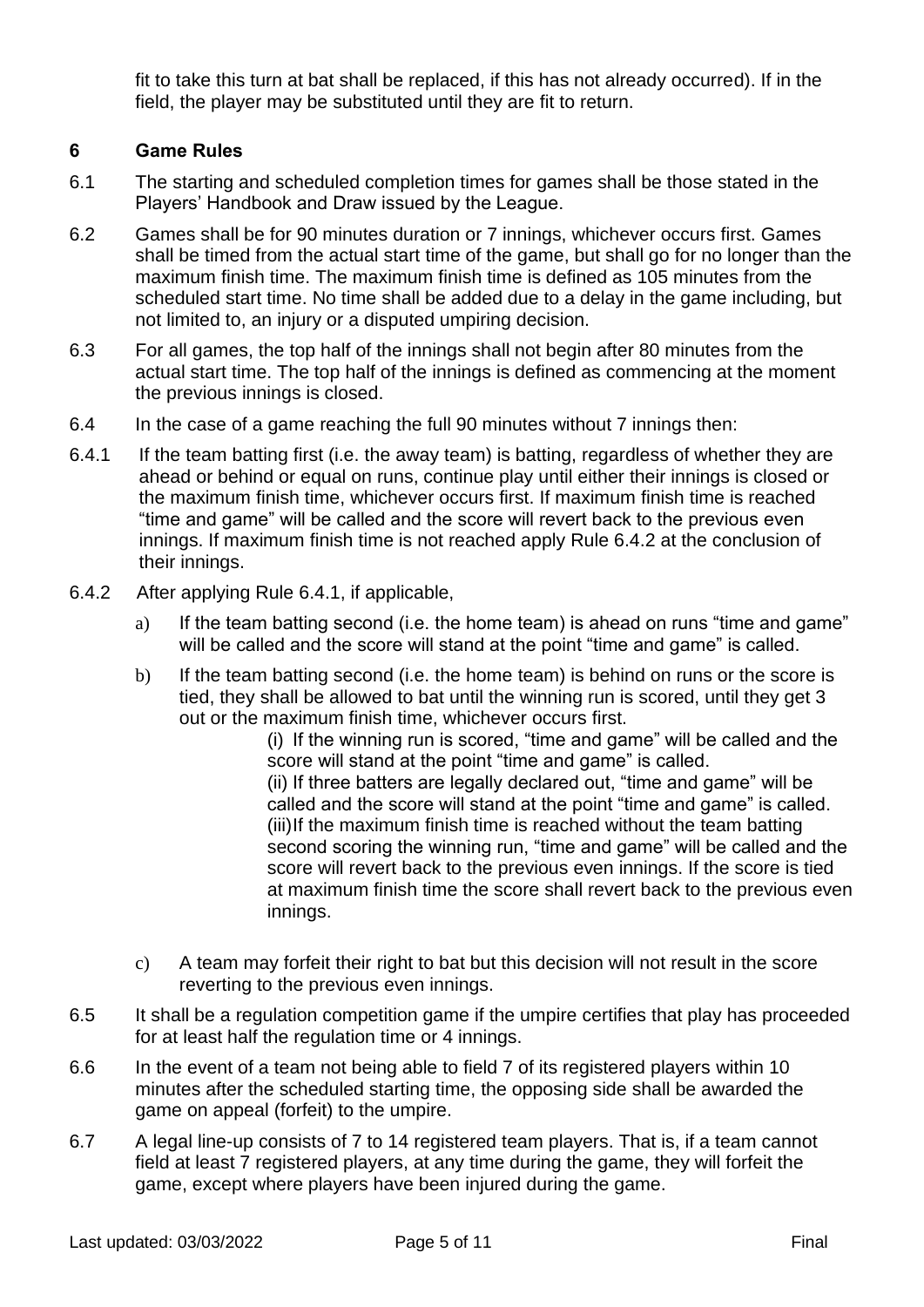- 6.8 If at the conclusion of the third innings of a game or at the conclusion of any completed innings thereafter, a team is 10 or more runs ahead, such team shall be declared the winners ('mercy rule').
- 6.9 A maximum of 7 runs may be scored in any one innings. The only exception is if the final play involves a home run when all runs would score.
- 6.10 A designated hitter may be used in accordance with the rules of baseball, but they must form part of that starting line-up on the day of play.

**Note**: A designated hitter is a player who is substituted in the batting line-up for the pitcher. They take no other part in the game. If the pitcher is replaced, the designated hitter may also be substituted for that pitcher.

6.11 Players must be 18 years of age (or turning 18 in the calendar year of which they intend to play) to play in this competition.

Players under the age of 18 can be considered for special dispensation by the committee to be eligible to play in this competition where the consent of a legal guardian is provided. All attendance at social gatherings require players under 18 years of age to be accompanied by a legal guardian.

- 6.12 Coaches shall be able without penalty to make 2 visits to the pitcher in an innings. On the 3rd visit the pitcher must be replaced but may remain in the game.
- 6.13 If there is a runner, or runners, it is a balk when:
- (a) the pitcher, while touching the pitcher's plate, makes any motion naturally associated with the pitch and fails to make such delivery;
- If a left-handed or right-handed pitcher swings his free foot past the back edge of the pitcher's plate, the pitcher is required to pitch to the batter except to throw to second base on a pick-off play.
- (b) The pitcher, while touching the pitcher's plate, feints a throw to first base and fails to complete the throw;
- (c) A pitcher is to step directly toward a base before throwing to that base but does not require the pitcher to throw (except to first base only) because of the step. It is possible, with runners on first and third, for the pitcher to step toward third and not throw, merely to bluff the runner back to third; then seeing the runner on first start for second, turn and step toward and throw to first base. This is legal.
- However, if, with runners on first and third, the pitcher, while in contact with the rubber, steps toward third and then immediately and in practically the same motion 'wheels' and throws to first base, it is obviously an attempt to deceive the runner at first base and in such a move it is practically impossible to step directly toward first base before the throw to first base and such a move shall be called a "balk". Of course, if the pitcher steps off the rubber and then makes such a move, it is not a balk.
- (d) The pitcher, while touching the pitcher's plate, throws, or feints a throw to an unoccupied base, except for the purpose of making a play;
- (e) The pitcher unnecessarily delays the game;
- (f) The pitcher, while giving an intentional base on balls, pitches when the catcher is not in the catcher's box;

PFNAI TY: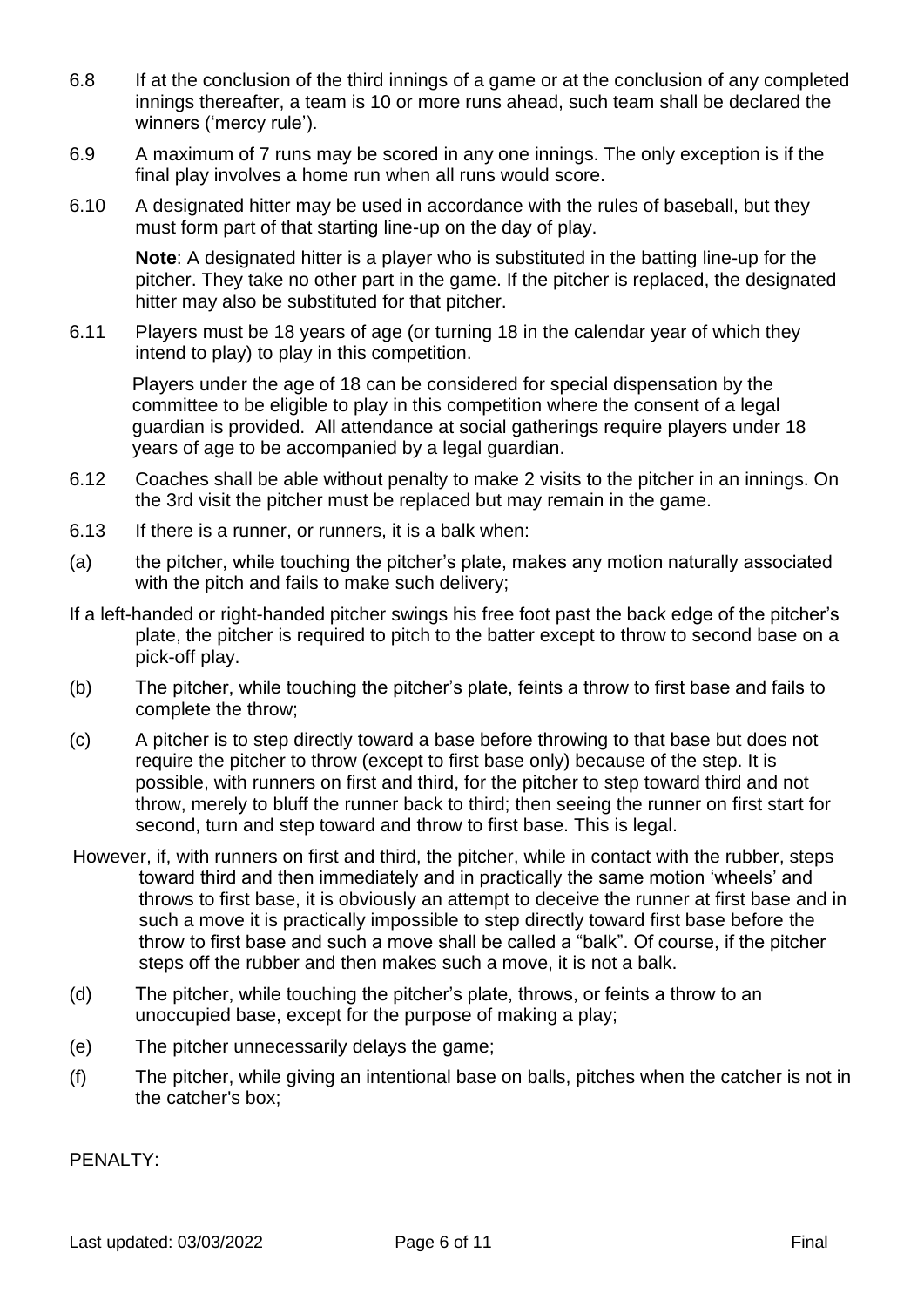The ball is dead and each runner shall advance one base without liability to be put-out unless the batter reaches first on a hit, an error, a base on balls, a hit batter, or otherwise and all other runners advance at least one base, in which case the play proceeds without reference to the balk.

#### APPROVED RULING 1:

In cases where a pitcher balks and throws wild, either to a base or to home plate, a runner or runners may advance beyond the base to which they are entitled at the risk of being put-out.

#### APPROVED RULING 2:

- A runner who misses the first base to which advancing and who is called out on appeal shall be considered as having advanced one base for the purpose of this Rule. Umpires should bear in mind that the purpose of the balk rule is to prevent the pitcher from deliberately deceiving the base runner. If there is doubt in the umpire's mind, the 'intent' of the pitcher should govern. However, certain specifics should be borne in mind:
- (1) Straddling the pitcher's rubber without the ball is to be interpreted as intent to deceive and is ruled a balk.
- (2) With a runner on first base the pitcher may make a complete turn without hesitating toward first and throw to second. This is not to be interpreted as throwing to an unoccupied base.
- Definition: A balk is an illegal act by the pitcher with a runner or runners on base, entitling all runners to advance one base.

#### <span id="page-6-0"></span>**7 Grounds**

- 7.1 The fitness of the ground for competition games shall be decided by the delegated Committee member, and where relevant in consultation with the officially appointed umpire.
- 7.2 The dimensions of, and on the field, should where possible be:

| <b>Diamond</b>   | 85' or 25.908m        |
|------------------|-----------------------|
| <b>Pitching</b>  | 57' or 17.374m        |
| <b>Foul Line</b> | 300' (min.) or 91.44m |
|                  |                       |

**Centre** 360' (min.) or 109.728m

**Dead Ball Line to Foul Line** 10' or 3.048m

7.3 The team named first in the competition draw shall be the home team and field first in that game. They shall also dress and set up the ground prior to the game in accordance with the Rules of Baseball.

### <span id="page-6-1"></span>**8 Game Results and Forfeits**

- 8.1 In the event of a game:
	- a) not being played because of the unfitness of the ground, or
	- b) not fulfilling the minimum requirements as prescribed in Rule 6.5

The result shall be declared an abandoned game and points will be awarded as such.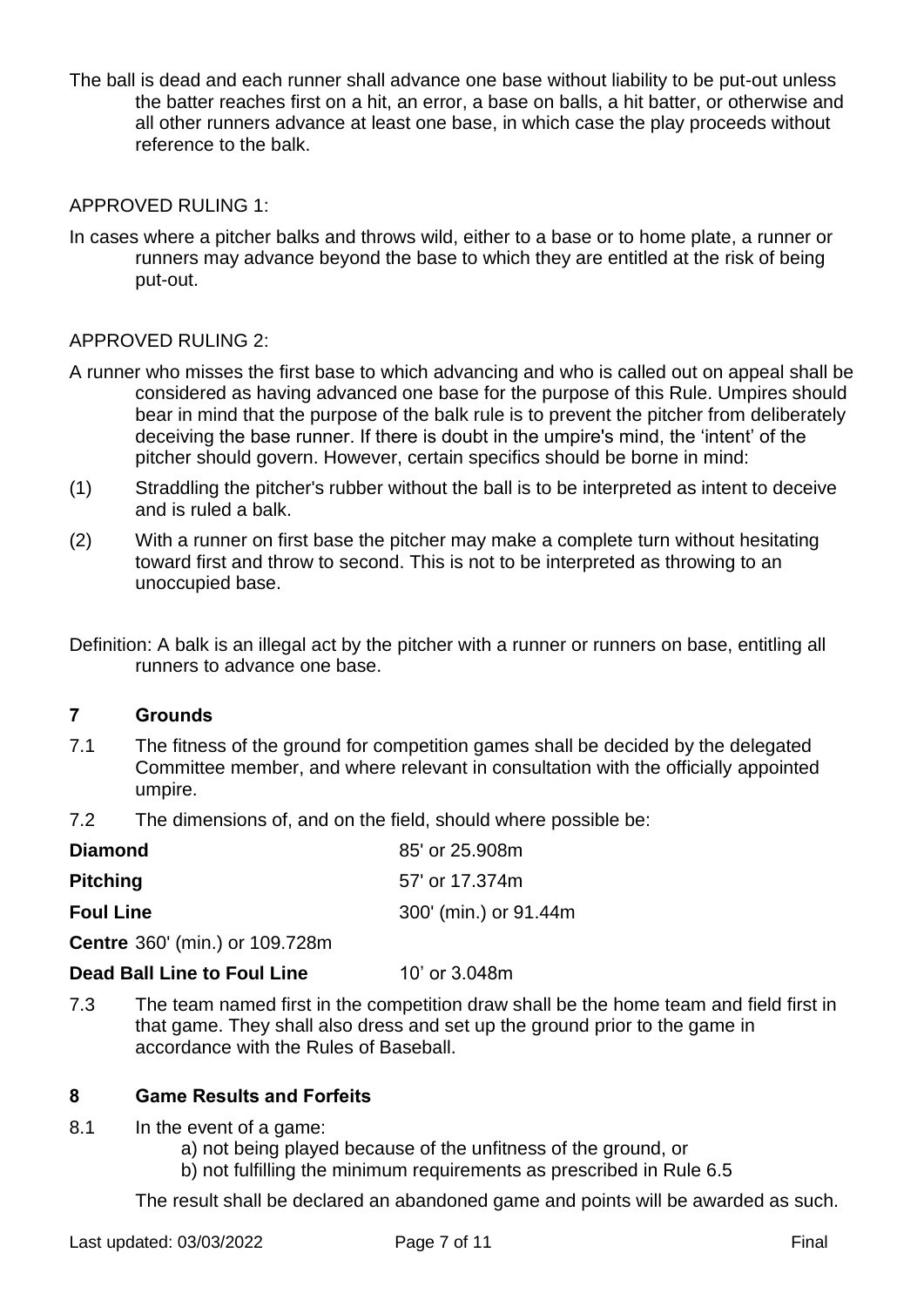- 8.2 The Committee will determine at the start of each season the appropriate procedures for partially completed rounds.
- 8.3 Once an appeal has been made against poor light, the fitness of the light for play shall be in the hands of the umpire for decision at any time without further appeal.
- 8.4 Only teams that have been forfeited against are able to count the game towards their player's eligibility in the final series, provided that the players are listed on the scoresheet for that game.

#### <span id="page-7-0"></span>**9 Notification of Results**

- 9.1 Both teams must submit a completed scoresheet, in the manner prescribed by the League, for each game on the day the game was played.
- 9.2 Both teams involved in a forfeited game must submit a completed scoresheet before any game of the next game day.

#### <span id="page-7-1"></span>**10 Safety**

- 10.1 Players must wear the minimum safety equipment including, but not restricted to the following:
	- Footwear worn must be suitable for running on grass surfaces in all weather conditions. Players are required to wear fully covered footwear and preferably shoes with studs. Only plastic studs are permitted. **Metal or any types of screw-in studs are not permitted**.
	- Players fielding in the catching position must wear regulation catcher's gear including chest protector, mask with helmet, chin guard if the mask does not have one, and catcher's leg guards.
	- Players are required to wear a helmet in the batting box and while acting as a base runner. Any player who removes their helmet during play shall be called out, at the discretion of the umpire.
- 10.2 Players must remove watches and jewellery from their hands and wrists.
- 10.3 Players warming up must do so such that they do not endanger any other participants or spectators on the grounds, including members or spectators around the BBQ area and dugouts.
- 10.4 Notifications of violations to safety rules during a game must be made to the umpire. Other violations must be notified to the Committee in writing within 24 hours (see also Rule 11.3).

#### <span id="page-7-2"></span>**11 Behaviour**

11.1 A player, coach or umpire participating in the game, is not allowed to be under the influence of alcohol or any illicit drug during the course of the game. Nor is any player, coach or umpire participating in the game allowed to engage in consumption of or intake of any alcoholic or illicit drug product during a game. Offenders will be removed from the game.

**Note**: If a participant is injured whilst under the influence of alcohol or any illicit drug, their insurance may be voided.

11.2 Smoking by a player, coach or umpire on the field of play while fielding will result in mandatory expulsion of the offending participant from the game.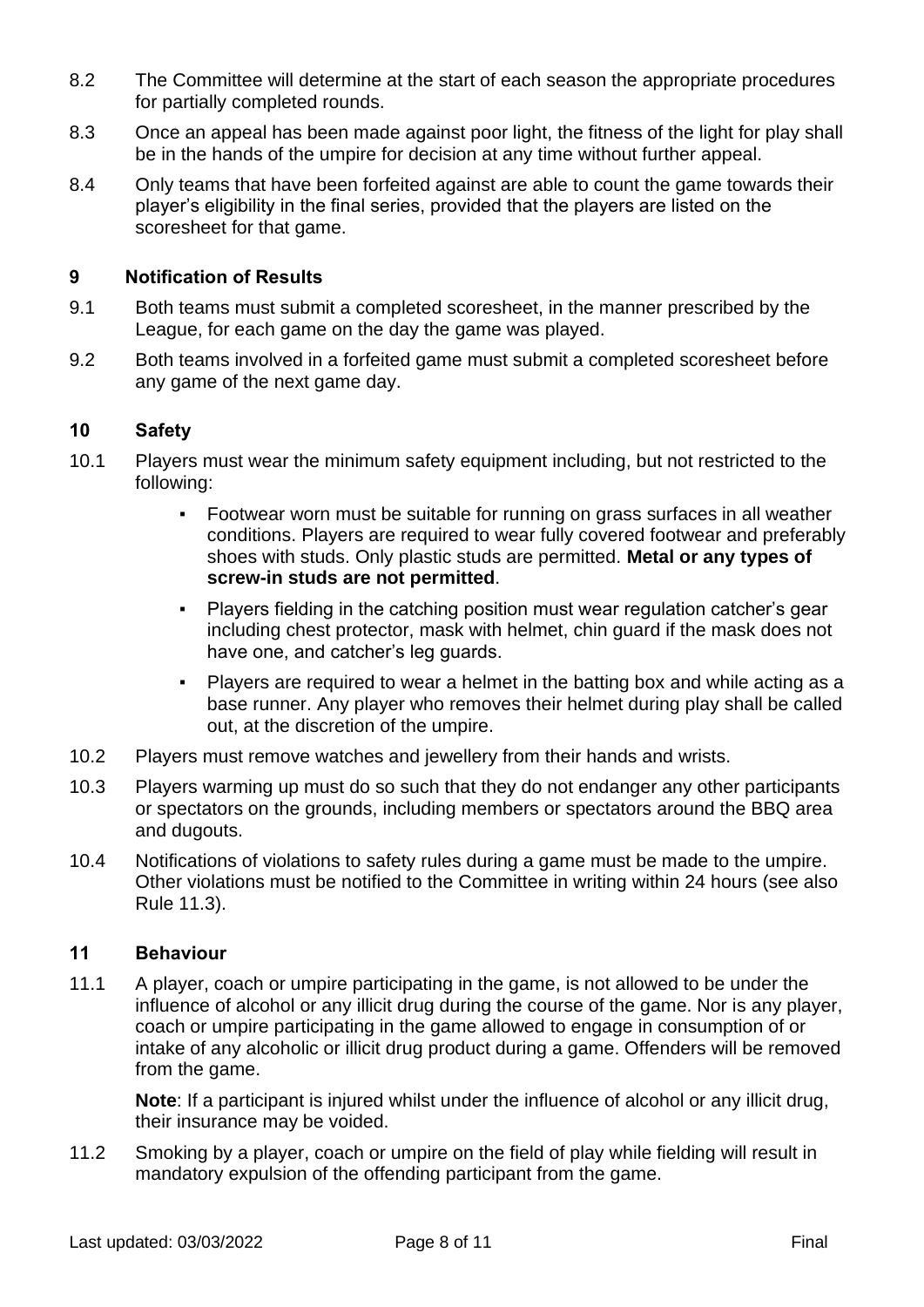**Note**: The field of play includes the diamond, the outfield, and the foul ball territory. It applies also to the positions of base coach and base umpire.

11.3 Teams are responsible for the behaviour of their supporters in uniform or not, both on and off the playing field. Any breach of this rule will be subject to disciplinary action by the League.

# <span id="page-8-0"></span>**12 Eligibility of Players for the Final Series**

12.1 To be eligible to play in the semi-finals, finals or grand finals, a player must be registered on that team's list held by the League, and have participated in at least 30% of competition games played by that team during the current season. If a player has transferred mid-season from another team, the games played for that other team should be counted in this calculation.

# <span id="page-8-1"></span>**13 Determination of Teams for the Final Series**

- 13.1 In competitions where semi-finals, finals and grand finals are to be played, the team leading the competition table at the conclusion of the last game prior to the semi-finals shall be declared the 'Minor Premiers' (see Rule 2.4 & 2.5).
- 13.2 In the event of two or more teams being equal in the competition table their respective positions shall be determined by tiebreaker rules (see Rule 2.7).
- 13.3 The League shall determine the final series format taking into account such factors as number of teams in each grade and standard of teams in each grade.
- 13.4 The winner of the grand final shall be declared the 'Premiers'.
- 13.5 In the event of a semi-final, final or grand final not being commenced or not being completed as a constituted game, the League if possible shall endeavour to reschedule the game. If the game is again not commenced or not completed the team that led in the competition table shall be declared the winner, unless, in the case of a grand final only, a specified alternative date or venue was declared by the League.
- 13.6 The team finishing the higher of the two in the competition will be the home team, except for the grand final where the home team shall be the team first into the grand final game.

#### <span id="page-8-2"></span>**14 Specific Rules for the Final and Grand Final**

- 14.1 All previous game rules will apply, except for the following variations and other special rules as notified by the Committee.
- 14.2\* The final and grand final games shall run for 2 hours. In the case of an incomplete innings or tied game upon reaching the time limit, the game shall continue until the next completed innings that the score is no longer tied.
- 14.3\* It shall be a completed grand final game if the umpire certifies that play has proceeded for at least one hour or 3 completed innings. In the event that the umpire calls time and game before the minimum has been played, deeming the conditions are no longer safe; the following conditions apply:

a) If a contingency round is available, then the game will be cancelled, and rescheduled for the contingency weekend and will be replayed.

b) If no contingency round is available, then the home team will be declared 'Premiers'.

14.4 No pick-up players will be allowed for the Final Series.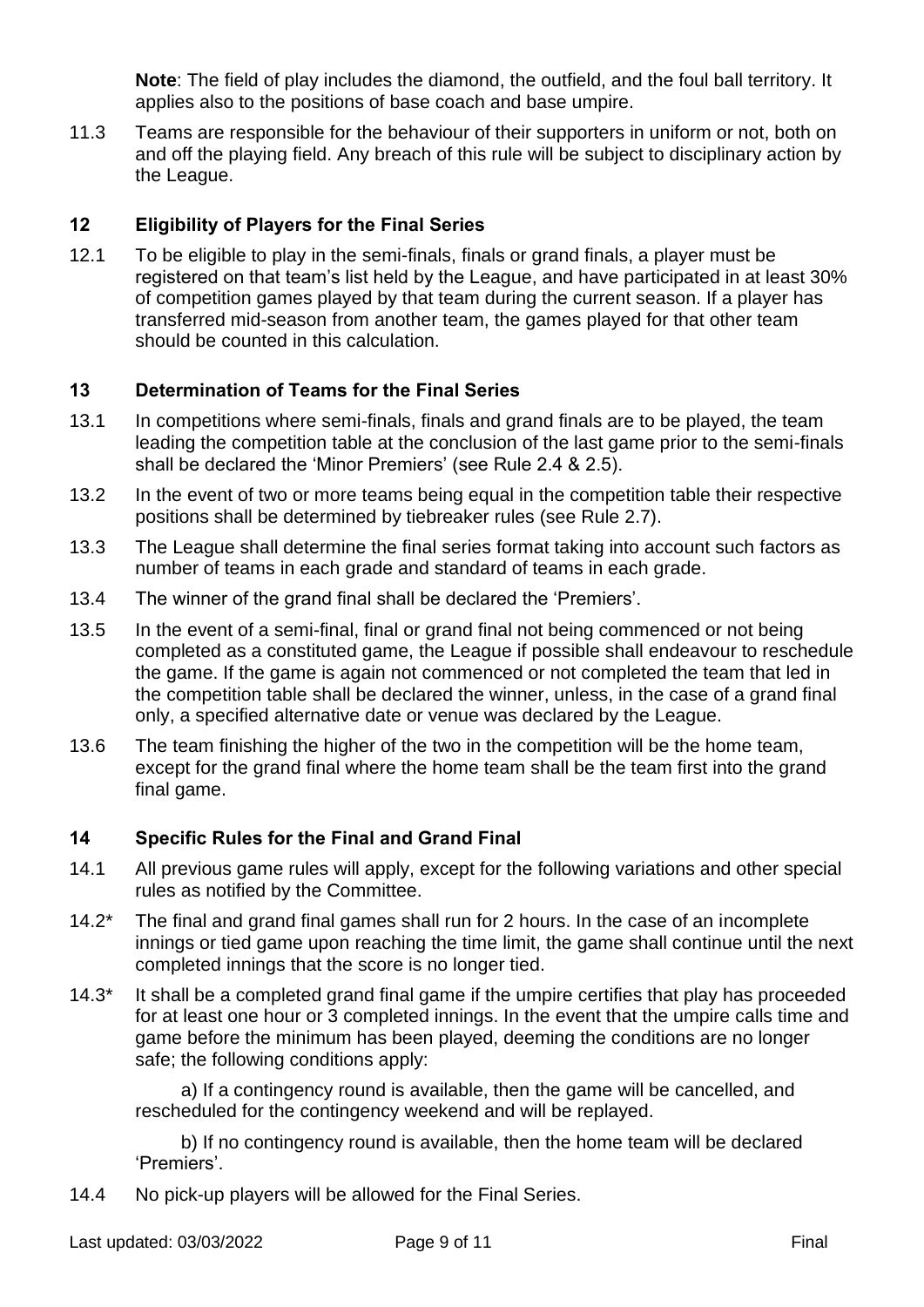# <span id="page-9-0"></span>**15 Penalties**

15.1 The Committee reserves the right to implement a penalty of loss of points, to teams who breach these rules. One competition penalty point will be deducted per infringement for any team that fails to satisfy and/or fulfill their duties to the League as determined by the Committee.

#### <span id="page-9-1"></span>**16 Disputes**

- 16.1 A coach of a team has the right to protest a non-judgment decision (such as technical rules) made by an umpire. This protest must be made to the Committee provided that the intention to protest is indicated to the umpire at the time of the disputed decision and before the next ball is pitched, and before any intervening play occurs and is so marked in the score book and scoresheet.
- 16.2 A team wishing the Committee to form a Protest Committee to adjudicate upon any dispute shall forward to the League in writing within 24 hours of the game out of which the dispute arose, a clear statement of the matter in dispute signed by a team official.
- 16.3 A player or coach dismissed from a game of baseball shall be required to attend the Protest Committee meeting, where their case is to be heard. The umpire shall be required to submit a report on the incident to the League on the day following the sending off. The umpire shall advise the offending team's coach of the nature of the offence. The Protest Committee will determine if the umpire should be present at the hearing.
- 16.4 If the Protest Hearing is not held prior to the player's next scheduled game, they may play unless the Protest Committee specifically instructs the player and team that they cannot play. If the player plays after receiving instructions not to play, the game is forfeit.
- 16.5 Any matter brought to the attention of the Committee with regard to behaviour; breach of rules, or any act that could adversely affect the good name of the League will be investigated and acted on by the Committee. The Committee reserves the right to form a Protest Committee to pass any such matter on to for their investigation and advice.
- 16.6 The Protest Committee is formed as per the Sydney Women's Baseball League Incorporated Constitution.

# <span id="page-9-2"></span>**17 Sliding or Must Avoid Contact Rule**

- 17.1 Runners must avoid collision (interference) with a fielder in possession of the ball or in the act of fielding the ball, by either sliding or by surrendering the base; otherwise the runner will be given out.
- 17.2 Any player adjudged by the umpire to have deliberately or recklessly caused a collision to occur shall be ejected from the game.

#### <span id="page-9-3"></span>**18 First Base Safety**

- 18.1 The fielder must use the side of the double base that the ball is secured on to make the play.
- 18.2 The runner is encouraged to use the side of the double base in foul territory, so as to avoid collision with the fielder in the act of fielding the ball.